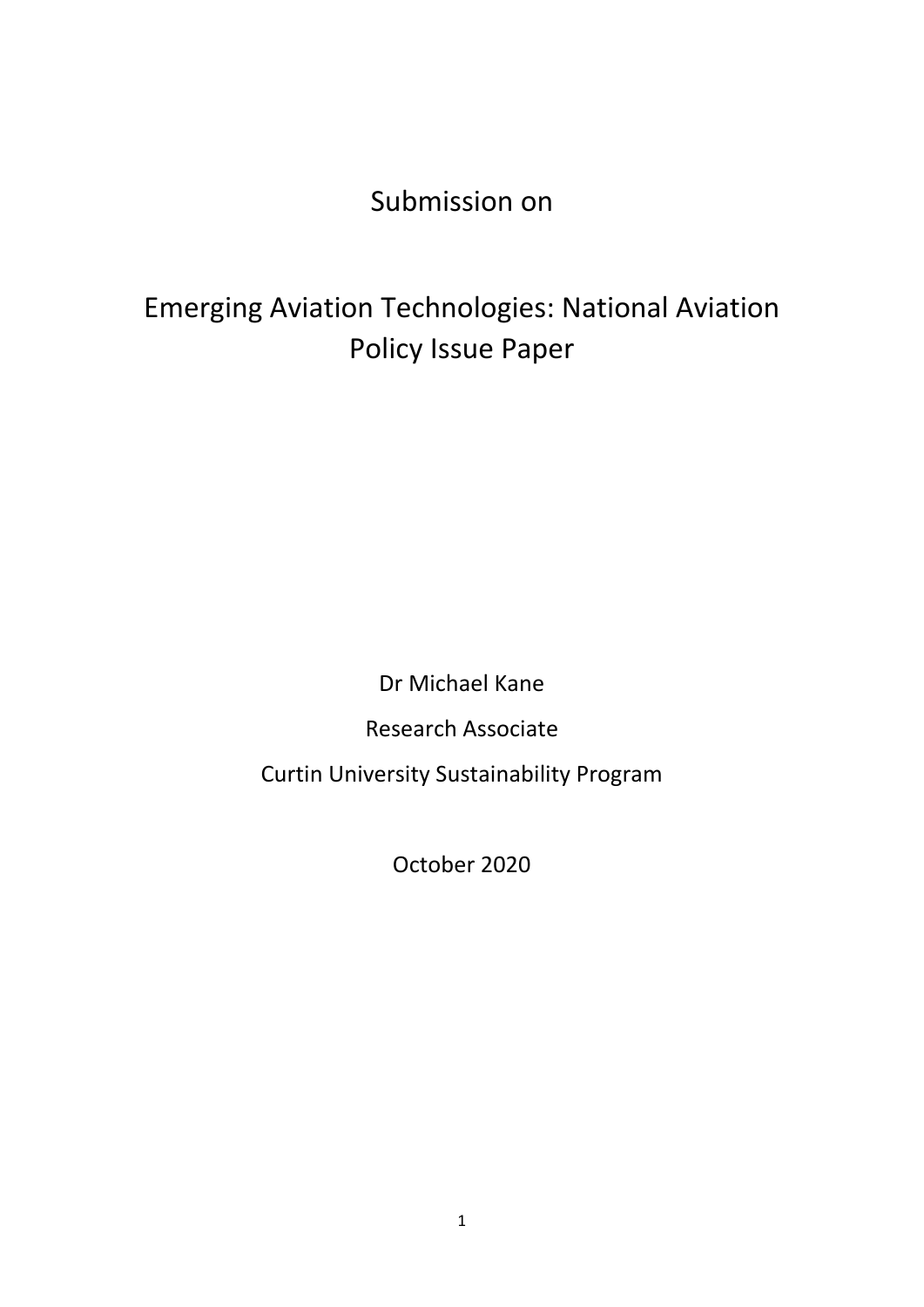### **Contents**

- 1. Executive Summary
- 2. Disclaimer
- 3. Technological context
- 4. Technology and economic development opportunities
- 5. Urban and regional opportunities
- 6. Recommended actions
- 7. Biography
- 8. References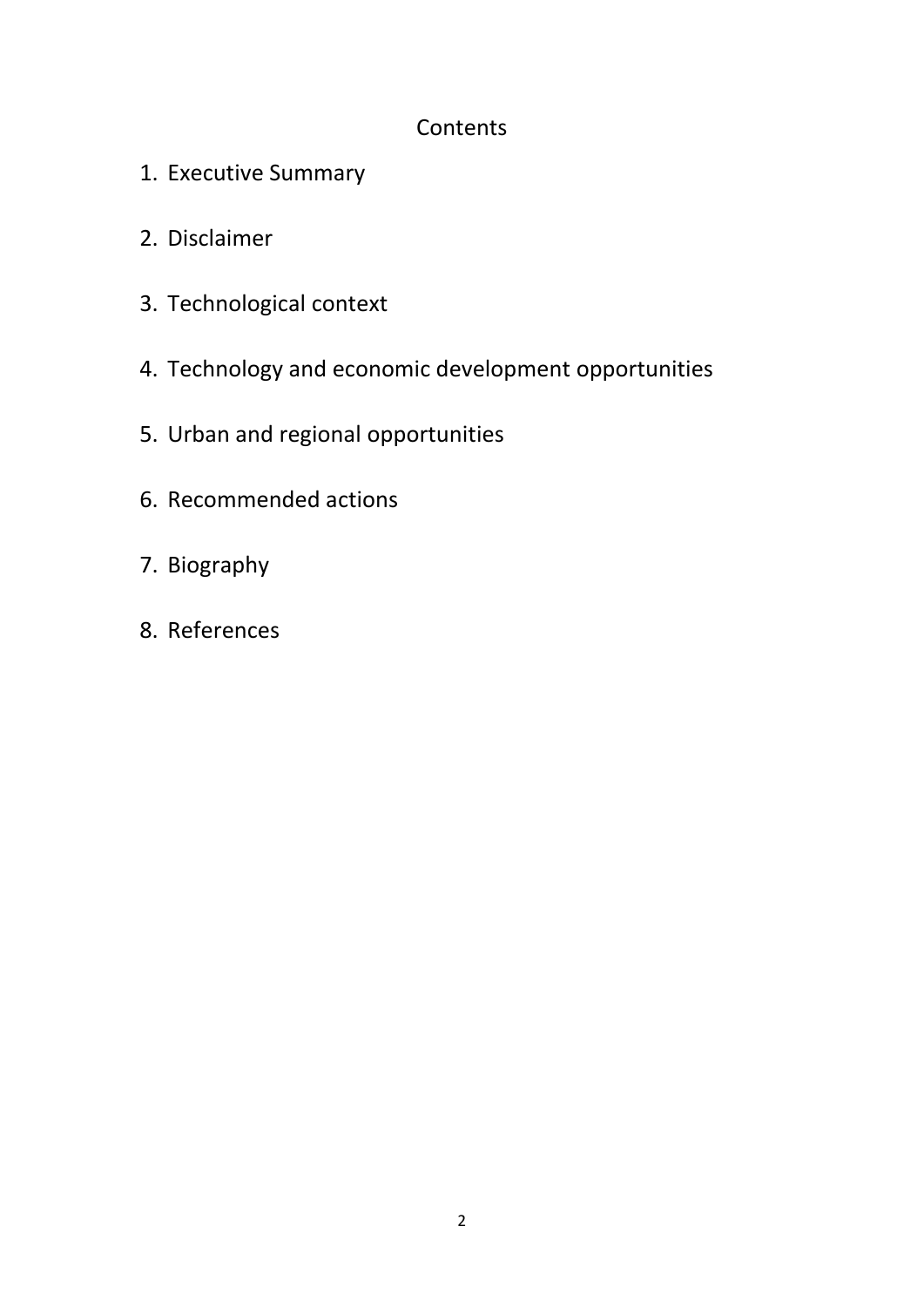#### Executive Summary

- The Emerging Aviation Technologies NATIONAL AVIATION POLICY ISSUES PAPER (the Issues Paper) is an important starting point in the national conversation about the future of aviation in Australia,
- Aviation is entering into a period of significant technological disruption. Drones and Electric vertical take-off and landing aircraft (e-VTOL) are only part of an emerging market, but this market is evolving quickly with electrification likely to extend to short haul fixed wing aircraft (e-SH-FW aircraft) by 2030,
- The technological disruption timeframes for electrification of short haul aviation and the scale of the impact are such that the Federal Government should take a high level of interest and be developing an appropriate policy response,
- The scope of the Issues Paper is too narrow and should be extended to consider opportunities for electrification of short haul fixed wing aircraft (medium term  $\sim$  5 to 15 years) and alternative fuel and emerging aircraft (long term  $\sim$  10 to 20 years),
- The on-going rapid development of battery technology will be transformative not just for drones and eVTOL but also fixed wing short haul aircraft. Initially driven by increased energy density of batteries and reduction in battery costs,
- The electrification of the short haul commercial fixed wing aircraft is likely to occur in the short-medium term (10-20 years). The range for electric short haul in this period with sufficient redundancy for commercial operation, is likely to be at least in the 1500km range effectively making regular commercial short haul flights in the 200km to 800km achievable,
- e-SH-FW aircraft will increase the speed of intra-regional travel and if trips are competitively priced will increased the demand for intra-regional travel, and
- There are significant unknown disruptions, technological breakthroughs and impacts that justify the Australian Government widening the scope of the emerging aviation review to consider out to the 2040 technology horizon with specific consideration of potential fundamental technological innovations that will impact on short haul small PAX aviation within the next 10 years (2030).
- An extended emerging aviation review should include:
	- o Research to understand the potential impacts on transport infrastructure, urban settlement patterns and regional services with the development of commercial short haul, small PAX aviation service
	- o Research to understand the potential impacts on industries such as tourism.
- The Australian government should also consider the development of a national emerging aviation industry development strategy starting with a national review and audit of R&D and industry capability.

#### Disclaimer

The opinions and views contained within this submission are personal academic opinions and are those solely of the author, Dr Michael Patrick Kane, and do not represent the views of Curtin University or my employer, the Queensland Government.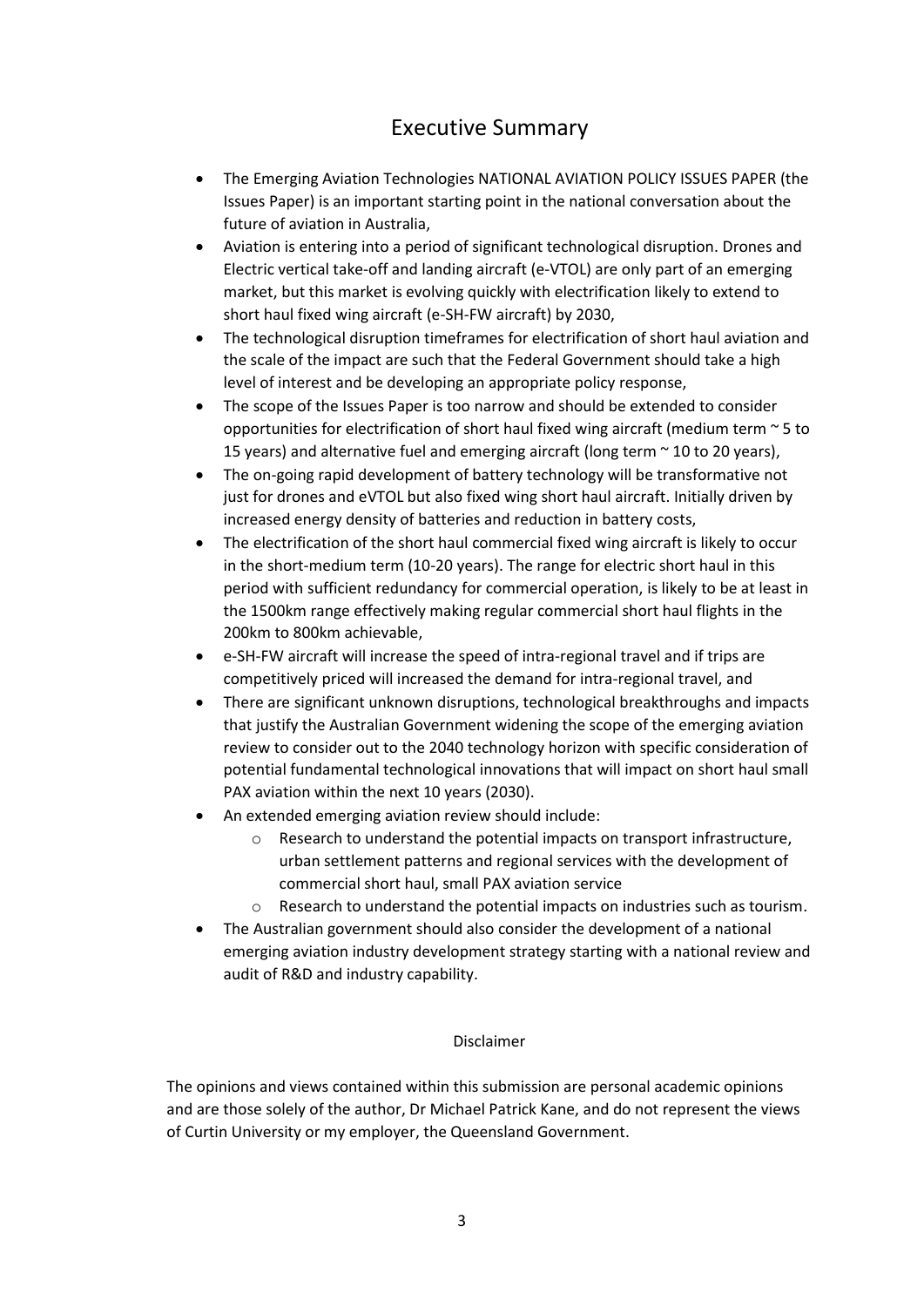## Technological Context

Aviation has entered a period of disruption with both Covid 19 and increasing concerns with climate change and global emissions radically changing short term and medium term passenger demand. Periods of economic and social disruption often see rapid technological in response as opportunities arise to meet changing market demand and economic scenarios.

Various technological advancements are being made to address need for aviation industry to address GHG emissions performance including:

- Batteries technology and price advancements, particularly with advanced Li Ion, Li Metals, Li Sulphur and Solid State batteries over the next decade
- Supercapacitors
- Light weight high powered electric motors
- Aircraft redesign including high levels of light-weight materials being incorporated into aircraft
- Aircraft redesign including incorporation of batteries into structural elements and distributed propulsion systems
- Electric hybrid aircraft
- Software and avionics
- Zero emission fuels including hydrogen and biofuels

These technological advancements are likely to be realised in commercial aircraft over the next 5 to 20 years with significantly ambitious range of electric and zero emission aircraft R&D underway around the world (Ansell & Karan, Sahoo et al 2020). The timeframe for some changes being incorporated into aircraft will be over the medium-longer term (15 to 20 years) such as zero emission fuels (i.e. hydrogen), mass inclusion of light weight materials, and the incorporation of batteries into the aircraft's structural elements (such as wing) due to the requirements for safety certification often being a multi decade process. Some technological advancements will add to the capital and operational costs of aircraft however some will likely reduce the operational price structure of commercial aviation, notably electrification.

Technology and cost structure advances, notably in electrification and materials are likely to arise from increasing levels of technology performance and commercial scale in both the electric vehicle & space industries. Both these industries are seeing greater technological disruption and advancement in recent years than they have seen for many decades. In this respect aviation technological advances will be supported from these associated industries.

The increasing electrification land vehicle transport and the advances in battery energy density, longevity, and price has created opportunities for the electrification of short haul aviation. For e-VTOL and the e-SH-FW aircraft this opportunity is within the short to medium term (5-15 years). The range for electric short haul in this period is likely to reach up to 1000km range effectively making regular commercial short haul flights in the 200km to 800km highly achievable within 10-20 years. This will be initially driven by increased energy density of batteries, advances in electric motors and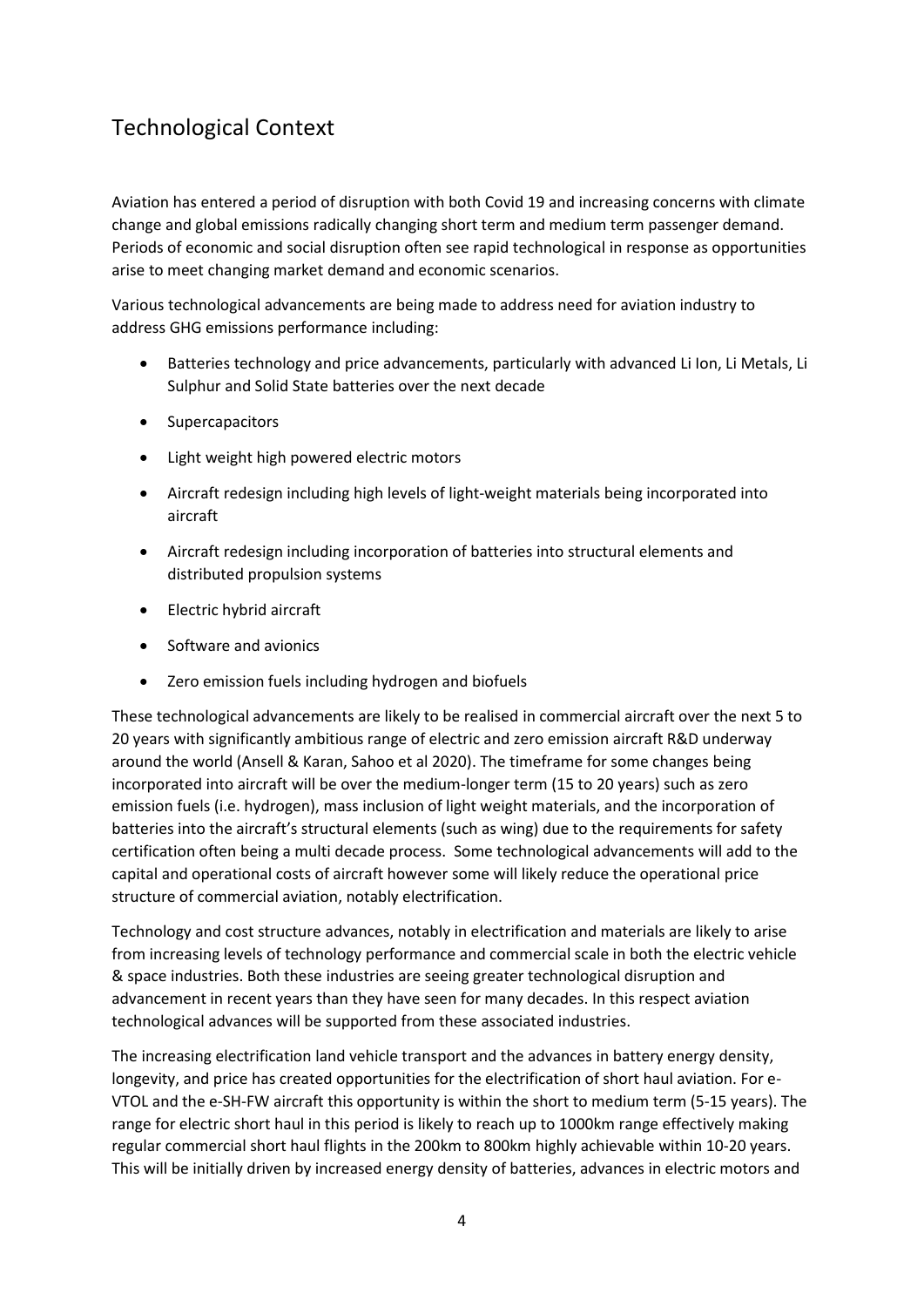reduction in battery costs. Subsequent larger two aisle aircraft redesign incorporating high levels of light-weight materials and structural inclusion of batteries will further add to the opportunity in the medium to longer term (15 years plus).

The commercial application of short haul aircraft electrification will be shared between e-VTOL and e-SH-FW aircraft. Both e-VTOL and e-SH-FW aircraft will have advantages and distinct areas of performance. E-VTOL's major advantage is in manoeuvrability and flexibility in terms of take off and landing, while its disadvantage is in energy efficiency and carrying capacity (Stahl et al 2018, Dündar et al 2020). E-VTOLs' advantage will therefore support their use in built up areas (similar though superior to the way helicopters are used in built up environments).

E-VTOLs will provide short haul services in respect to very low PAX flights (<10) over distances of 100-200km, though most likely commercially over 50km as to enable multiple constant flights (without recharging/battery swapping). E-SH-FW aircraft will likely undertake low to medium passenger movement (50-70 PAX) over distances up to 1000km (500 nm). It is also plausible that we will see cross over (fixed wing VTOL) aircraft developed which improve the range of VTOL aircraft (see unmanned fixed wing VTOL aircraft development in Stahl et al 2018)

The assessment of the opportunities for commercial short haul electric aircraft is based on the technological review of electrification of aviation by Sahoo, Zhao & Kyprianidis (2020) and Barzkar & Ghassemi (2020). Sahoo et al (2020) predict that in 15–20 years there would *"be adequate market pull for electrical aircraft to fly in the short and medium range aircraft applications."* Barzkar & Ghassemi (2020) believe that it is not *''if'' but rather ''when''* narrow body, single aisle medium haul aircraft (i.e. Boeing 737 type aircraft) will be operating commercially, i.e. 3600 nm (nautical miles; almost 6700km), being *"possible within the next 20 years."*

The effective challenge for electrification of aircraft increases substantially with increased in scale and weight of the aircraft (Ansell & Haran 2020, Sahoo et al 2020). Ansell & Haran (2020) foresee short-medium haul flight with passengers (PAX) numbers of 48-68 flighting 600 nm (1111km) as the likely target initially for electric hybrid aircraft. Sahoo et al (2020) see all electric as being possible on short haul routes (sub 1,000km) and low PAX (sub 80).

The commercial scale of this short haul electric aviation opportunity is high with Sahoo et al (2000) noting that, based on the existing cost structures, that the US regional segment fleet operation in the less than 500 nm range segment accounts for about 91% of the global single-day operations. Effectively the "*…demand growth in the less than 600 nm range and the availability of regional/commuter airports makes suitable market opportunity for electric aircraft operation."* Ansell & Haran (2020) have also noted the commercial potential of electrification of short haul flight noting the significant populations in Europe, USA and Asia who are within short to lower medium haul flight ranges (sub 1500km). The other benefit of the electrification of short haul aviation in addition to reducing emissions, is the operational cost reductions. Sahoo et al (2020) noting the opportunity that with an "*introduction of an innovative pricing scheme and cutting-edge technology there could be potential reduction in the maintenance and energy cost, which would reduce the direct operating costs in this segment."*

The key driver for electrification of aviation is the specific energy / energy density for batteries (Ansell & Haran 2020, Sahoo et al 2020). The useful specific energy of jet fuel (after losses) is around 4,500 Wh/kg whereas Li Ion batteries are presently at 250Wh/kg - 260 Wh/kg (Ansell & Haran 2020, Lu et al 2020) though in application within aircraft it is likely to be lower (Ansell & Haran 2020). Table 1 sets out the power and energy requirements of aircraft types and other transport modes.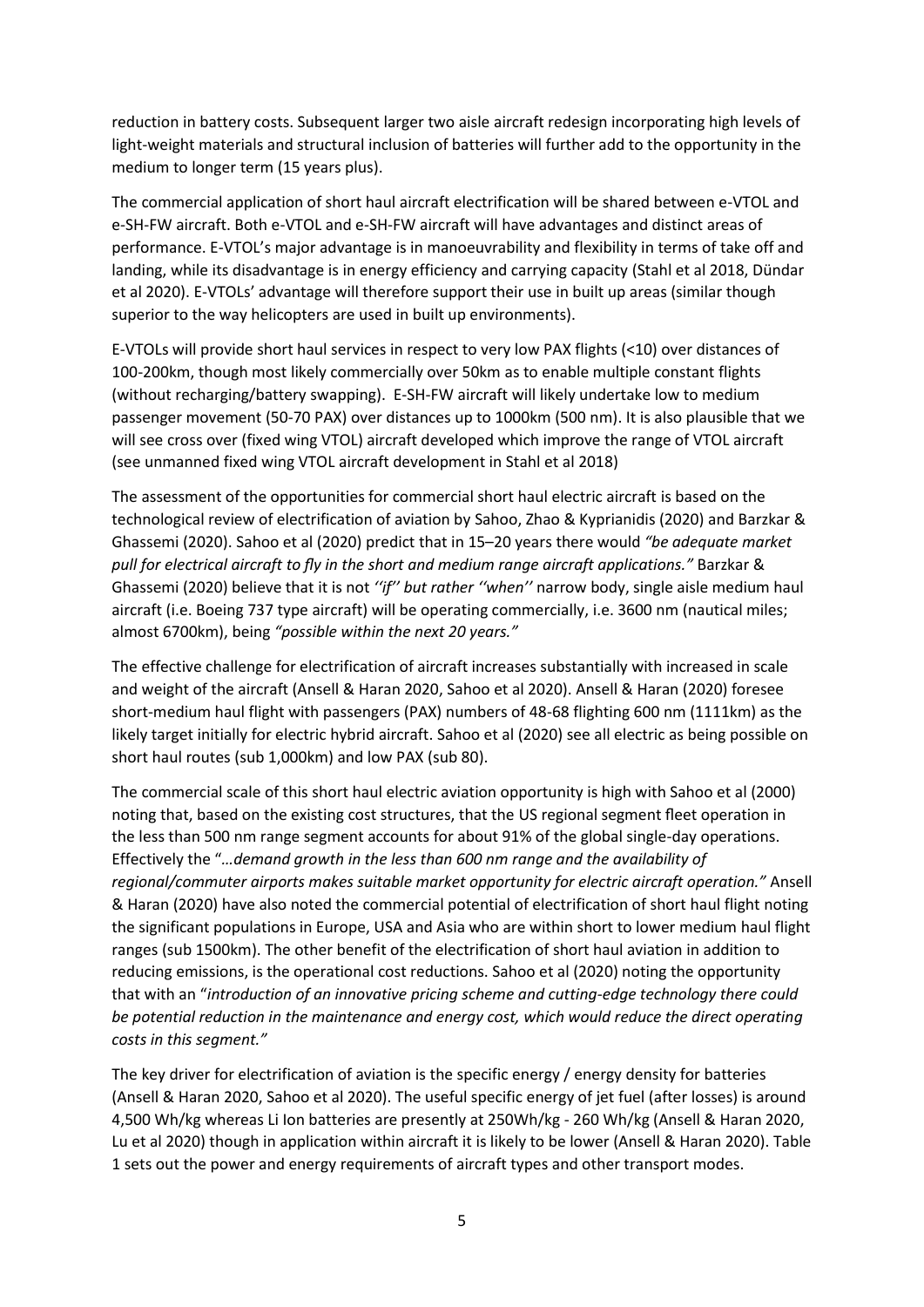**Table 1. Power and energy requirements of various transportation platforms**



Source: Ansell & Haran 2020

Increasingly year by year larger scale electric trucks and buses are being brought to market as large scale transport reaps the benefit of electrification.

The size of the commercial opportunity for short haul electric aviation will be a significant reason for the continued advancement in battery technology. Table 2 sets out the projections as to cell level energy density for the enabling of short haul aviation in terms of passenger capacity and range.

| Battery SE-Cell Level in Wh/kg | Hybrid Electric (Segment/Range) | <b>Fully Electric (Segment/Range)</b> |  |  |
|--------------------------------|---------------------------------|---------------------------------------|--|--|
| 250                            | $2 - 3$ PAX, 200 nm             | 6-10 PAX, 300-600 nm                  |  |  |
| 400                            | 19 PAX, 500 nm 30 PAX, 400 nm   | 19 PAX, 400 nm 50-70 PAX, 300 nm      |  |  |
| 500                            | 50–70 PAX, 500 nm               | 30 PAX, 500 nm 50-70 PAX, 400 nm      |  |  |

**Table 2. Payload/range projection for fully/hybrid electric aircraft**

Source: Sahoo, Zhao and Kyprianidis (2020)

Notably the (possibly conservative) academic technological review by Sahoo et al (2020) is looking backwards to reported technological knowns. For example, the Sahoo et al (2020) review is of the cell level Wh/kg and it was notable in the recent Tesla battery day presentation of the innovative intent to reduce battery pack materials and weight, hence overall reducing the weight of the battery system overall. With the considerable commercial application of new battery cell technology, the lack of full and open disclosure of the advances in battery technology is likely to mean it will be difficult to predict battery advancements beyond 5 years with any degree of accuracy. We are likely to see periods of little apparent progress followed by a series of announced technological breakthroughs.

Advanced commercial Li Ion batteries are, based on the recent Tesla Battery Day, likely by 2023 to exceed the present rate of energy densities of 250/260 Wh/kg. However newer battery chemistries and technologies are likely to be the key transformative driver of commercial electric short-medium haul aviation. Solid-state batteries such as rechargeable zinc alkaline, Li-metal, and Li-S are more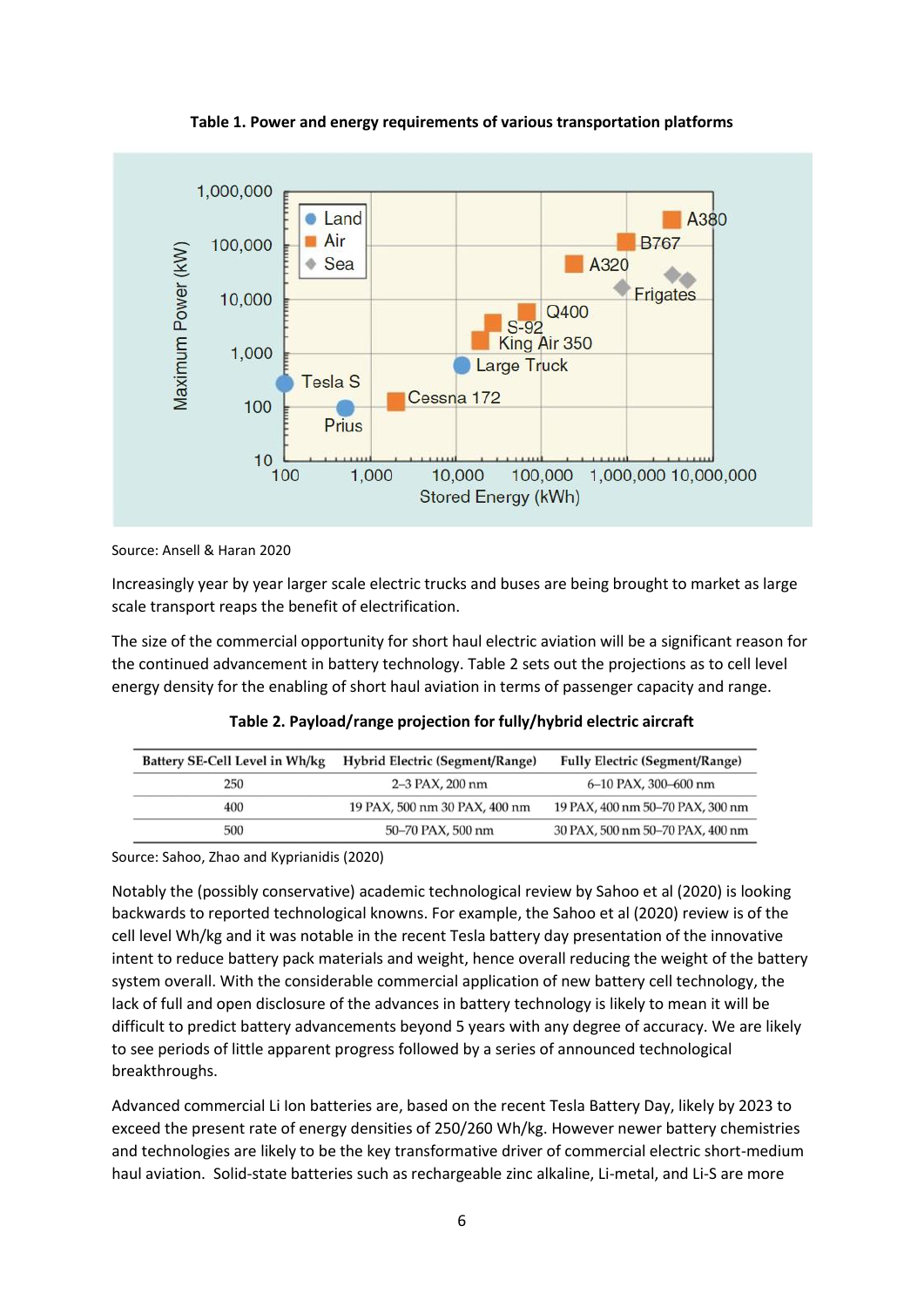likely to be the means of electrifying heavier mobility applications than Li Ion. Wu et al (2020) addresses the limitations with existing Li-ion battery chemistries noting that to satisfy the growing market demands for denser, more affordable and lighter batteries, new battery materials and chemistries must be developed*.* For example, Li–O2 and more so Li–S offers high energy densities, yet both have substantial problems. Li–S batteries show the most potential for commercialisation. This challenge is seeing considerable global investment on research into several new energy storage chemistries. Wu et al (2020) express confidence that promising chemistries *'will more likely realize highly-needed smaller, lighter, cheaper, greener and safer batteries in the next 5–10 years*.' Nextgeneration rechargeable Li and Li-ion battery technologies needing at least 5 more years though other batteries chemistries may need more than a decade of fundamental research to mature for wide industry adoption.

Bloch et al (2019) similarly contends that as early as 2025, and no later than 2030, long-duration energy storage non-Li-ion battery technologies will have made significant commercialisation steps through demonstration to early-stage deployments in short-duration aviation. Weber et al (2019) associated with Tesla Canada R&D report strong energy density potential of Li-Metal (40%-50% increase). The limitation with Li-Metal as developed is with the life cycle which is insufficient at this stage for commercial use. If liquid electrolytes can be used to create safe, long-life Li-metal cells, then existing manufacturing processes could be applied for rapidly commercialisation of highenergy-density cells.

Li-S batteries have, while demonstrating high energy density (expected up to 600Wh/kg and higher), at this stage of their development poor life cycles (Cano et al 2018). If life cycle can be addressed, then this would be a significant breakthrough for electric aviation.

Table 2 sets out the reviewed predictions as to the different energy density potential of Li Ion and Li-S battery chemistries.

| Technology | Specific Energy (Wh/Kg)                      |                                                                                                                           | Specific Power (kW/kg) |                      | Cycle Life (Numbers) |                             |
|------------|----------------------------------------------|---------------------------------------------------------------------------------------------------------------------------|------------------------|----------------------|----------------------|-----------------------------|
|            | <b>SOA</b>                                   | Future<br>Projection                                                                                                      | <b>SOA</b>             | Future<br>Projection | <b>SOA</b>           | <b>Future</b><br>Projection |
| Li-Ion     | 80-200 [105]                                 | $400^1$ , $450^2$ [105],<br>$300^3$ [227],<br>$2504$ [8]                                                                  | 0.3                    |                      | >300                 | $400 - 450$                 |
| $Li-S$     | 250-300<br>$[105]$ ,<br>160–350<br>[19, 235] | $500 - 650$ <sup>1</sup> ,<br>800-950 <sup>2</sup> [105],<br>600-700 <sup>3</sup> [227],<br>$500 - 1250$ <sup>4</sup> [8] |                        | 1 [233]              |                      | 1000 [230]                  |

Source: Sahoo, Zhao and Kyprianidis (2020)

Ansell & Haran (2020) among others are sceptical on the early development of 1000 Wh/kg batteries within 10-20 years and it is likely that electric aviation in this period will be limited to 500-600 Wh/kg batteries and short haul (sub 1,000km) and low PAX (sub 80).

With energy density levels of 500 Wh/kg required to enable short haul commercial flight Li Metals/Li Sulfur and solid state batteries are predicted to have significant energy density potential beyond 500Wh/kg (Sahoo et al 2020, Wu et al 2020). Advanced Li Ion with other battery pack innovation may also result in effective 500Wh/kg performance. Under either scenario short to medium haul electric aviation will be enabled.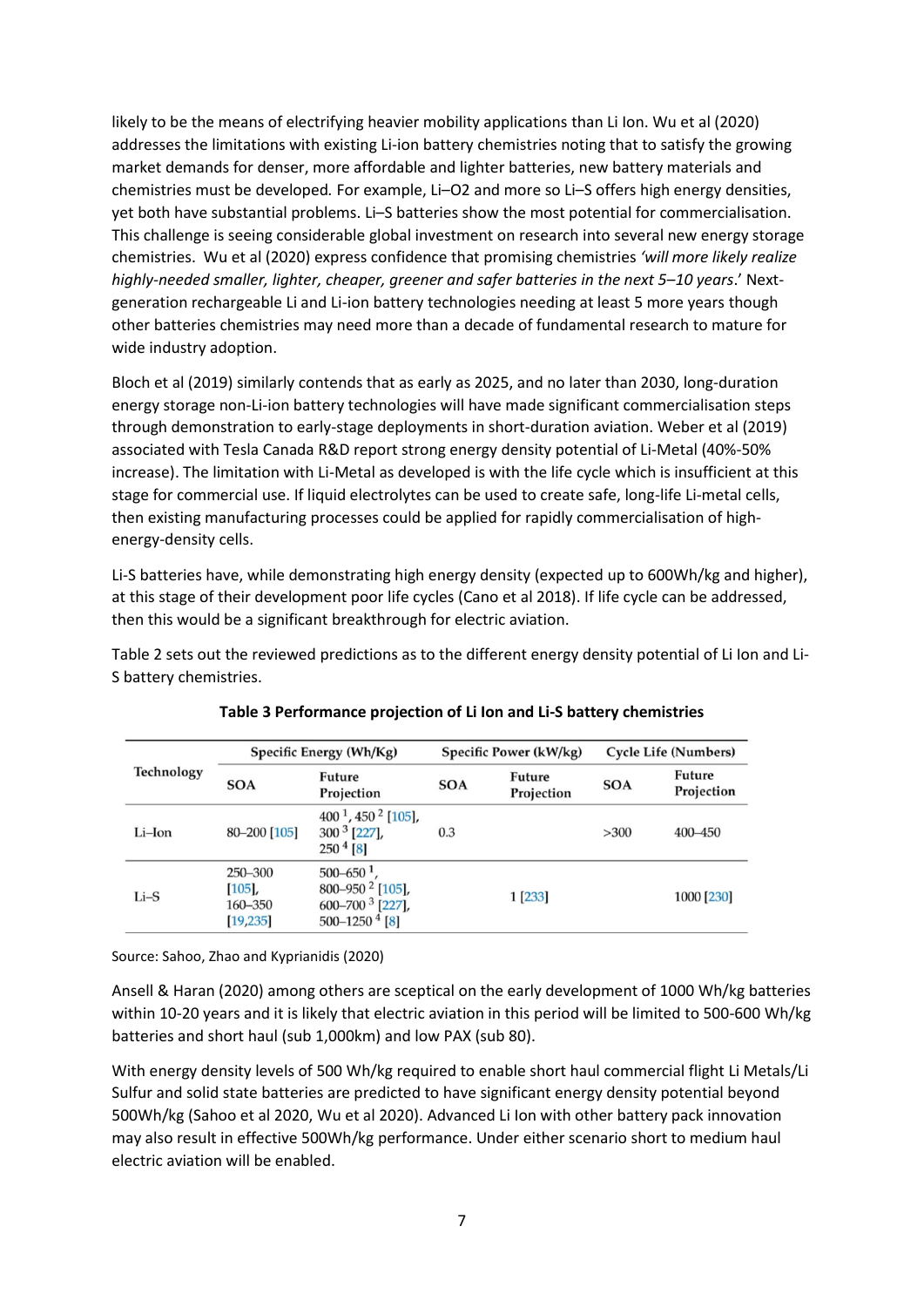Electrification adds a great amount of complexity to aircraft and there are significant challenges for electric aircraft, notably with longer range and high altitude flying (Barzkas & Ghassemi 2020, Borghei & Ghassemi 2020). The other key driver is the power requirement (intensity of energy required) from motors, inverters, energy management systems, power transmission and circuit protection will also require a range of innovations (i.e. high voltage systems) to enable electrification of medium-long haul flight (Ansell & Haran 2020, Barzkar & Ghassemi (2020).

Fossil fuel burn is largely (57%) with larger two aisle aircraft (Ansell & Haran 2020) and this will a key driver of continued electric and zero emission fuel innovation in aviation. Beyond electrification there are likely advances in zero/low emission liquid fuels (i.e. hydrogen/syn/bio fuels) aircraft redesign (i.e. light-weight materials, battery and super capacitors structural incorporation) and hybridisation (i.e electric-fuel aircraft) to enable zero emission medium-longer haul aircraft. Electric hybrid aircraft has the potential to parallel the success of hybrid light vehicles as a transitionary technology – delivering significant reduction in fuel consumption, maintaining most of the features of standard vehicle/aircraft. With new aircraft design and technology incorporation in larger new commercial aircraft requiring significant time periods for safety certification 2040+ is the likely timeframe for more radical change beyond incorporation of batteries within short haul aircraft.

It is highly plausible that in the 2025-2040 period short haul electric aircraft will have a significant price and emissions advantage over longer haul flight. This could see a global shift in patterns of air travel with more two-flight hub-spoke movements (with one or both movements being electric). Alternatively, people may increasingly elect to visit shorter trip destinations rather than take longer flight trips. For Australia electric aviation is likely to see more regional city airports providing national hub and spoke services for their surrounding regions. This may be an opportunity of significantly reducing flight costs in regional Australia. Increased demand for short haul flights is also likely to see increased demand for electric aircraft assisting in reducing the capital costs of new aircraft and high usage rates reducing operational costs. This provides opportunities and challenges for Australia both in preparation for and the adoption of short haul electric aircraft.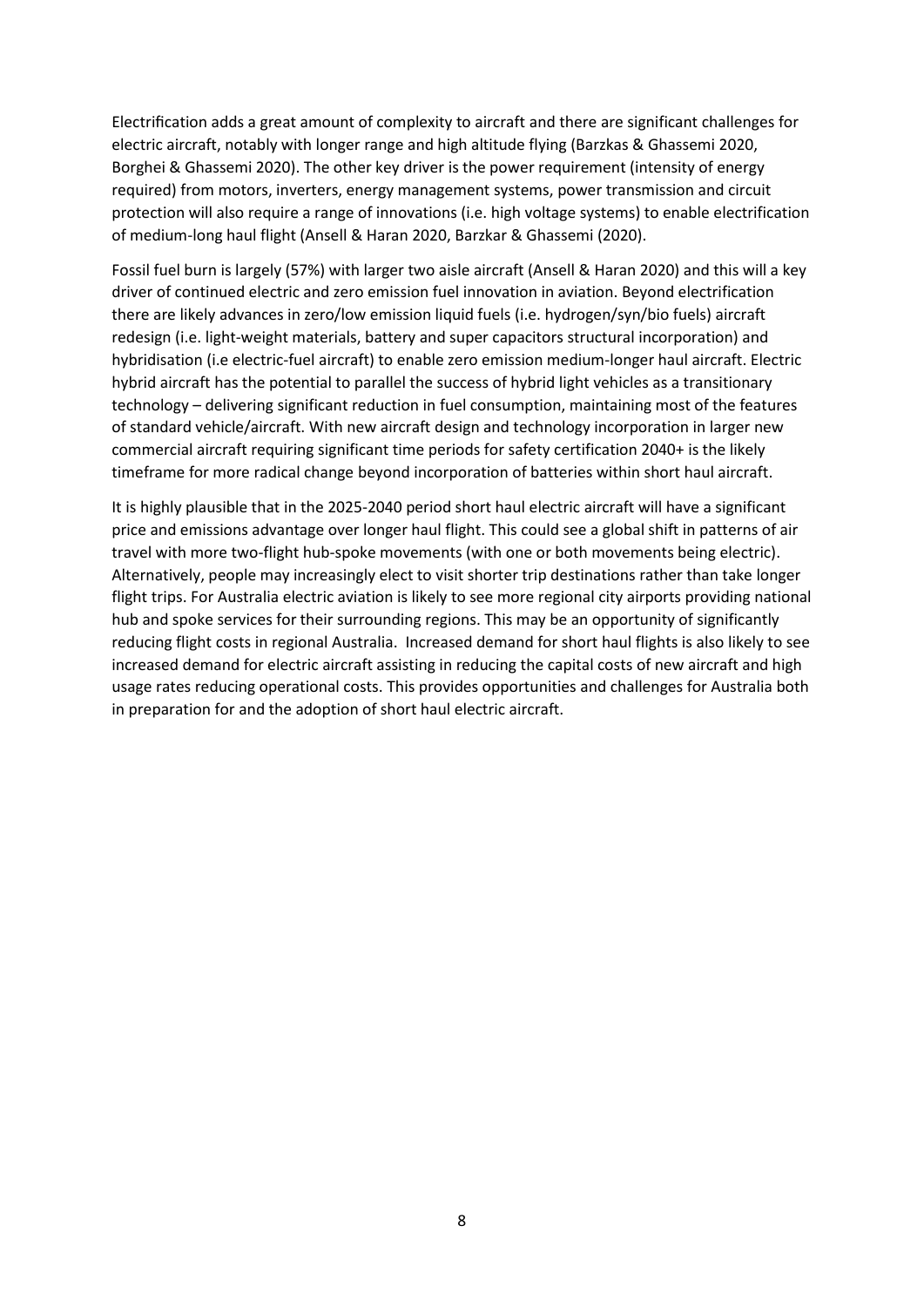### Technology and economic development opportunities

As the Issues Paper states (p.3) the applications of new aviation technology is where the real potential for significant economic and social benefits exist. The growth in new emerging aviation technologies will create a range of economic opportunities both within the aviation industry and beyond. The impacts are beyond the advent of drones and e-VTOLs. The likely industry opportunities are:

- Electric aviation commercial short haul intra and inter regional services increasing commuting at distances up to 500km, particularly servicing people working a mix of in office and at home
- Short trip tourism for both domestic and international to locations with electric aircraft reach of major cities,
- Goods delivery to consumer markets and wholesale delivery i.e. high value perishable agricultural goods moving to market and to transport nodes
- Electrification aviation and ground technological development opportunities (electric fixed wing aircraft/VTOLs, charging infrastructure,)
- Electrification of industry more generally and cross-over of technologies electric watercraft, electric boats/ferries, charging infrastructure, battery services)

As stated previously electrification adds high levels of complexity to aircraft and there will be significant challenges in the development of electric aircraft and associated systems required for successful commercialisation. Avionics, light-weight materials and structural integration of battery systems, electric aircraft pilot training, zero emission fuels (hydrogen, biofuels), and power systems industry opportunities (motors, inverters, energy management systems, power transmission, high voltage systems and circuit protections) will all require a range of innovations to enable commercial electrification of short, medium-long haul flight.

Technology and industry development opportunities with electrification of aircraft will be a multibillion opportunity. At this stage in Australia there is no active government consideration of the Australian electric aviation industry development opportunities. As aviation industry globally starts to embark on a radical overhaul Australia is presently sitting on the sidelines defaulting to be a technology taker rather than an industry and technology developer.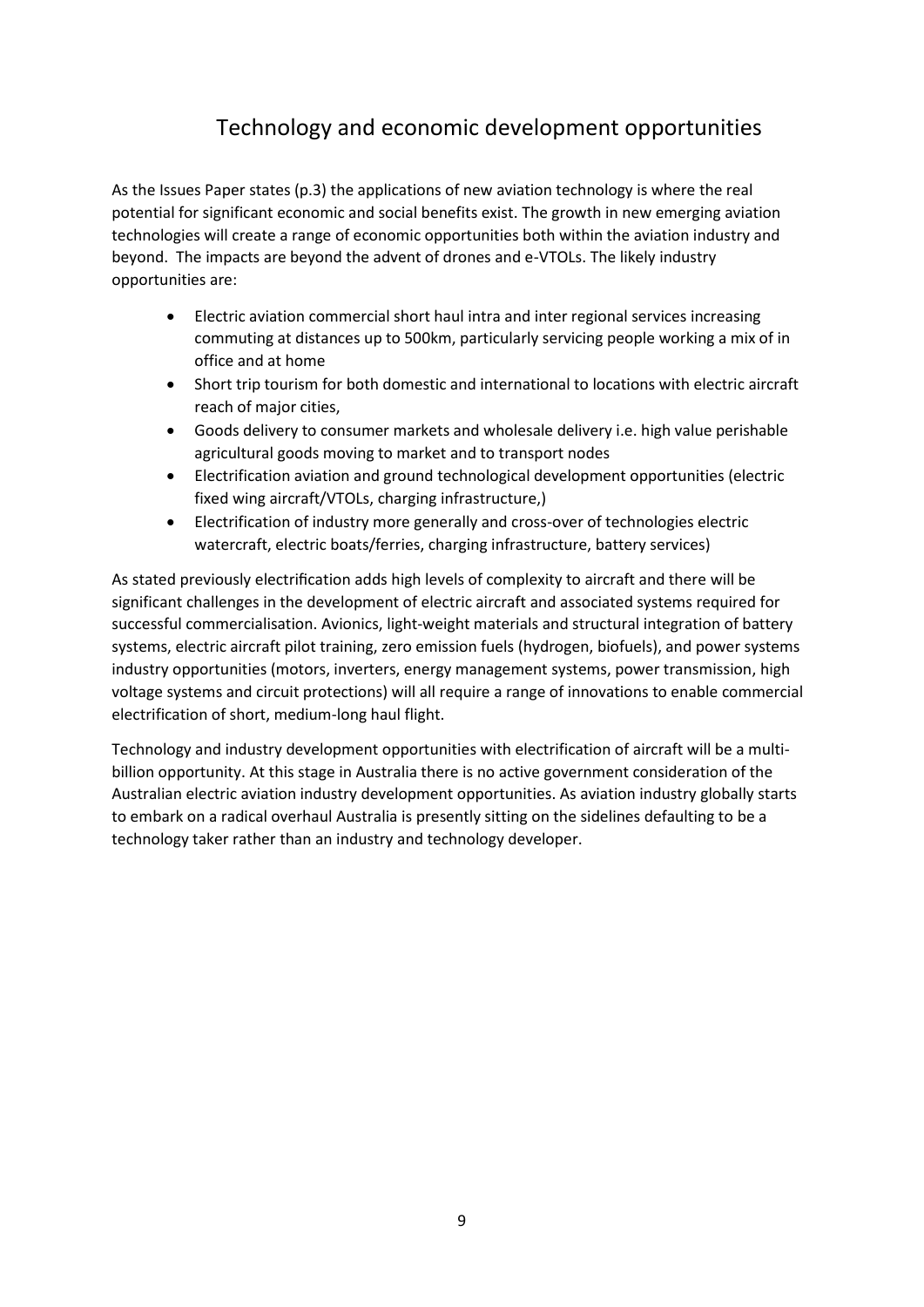#### Urban and Regional Opportunities

One likely impact of short haul electric aviation will be impact on Australian cities and urban settlement. It is realistic and plausible to assume that low cost short haul (<500km), small PAX (30- 80) commercial services in Australia by 2030, and highly likely by 2040. Services distances of 300km provide coverage of the surrounding regions of Australian cities and key satellite cities (i.e. Sydney and Canberra). This could significantly influence the future settlement patterns of Australia's major capital and regional cities (and their surrounding regions).

Understanding trends of transport and ICT impacting Australia's settlement pattern is important, particularly as the Australian and State governments considers investing considerable public monies in major infrastructure such as high speed rail, Badgerys Creek Airport and urban rail connections for Melbourne and Badgerys Creek airports.

The shape of cities and settlement patterns are determined largely by transport technologies and cost. Australia's settlement patterns are very distinct - larger and growing primary capital cities and key regional cities. There has been continued growth in the size of Australia's major cities and an increased share of the national population despite the increasing technological advancements in transport and ICT and reducing costs over the course of the  $20<sup>th</sup>$  and  $21<sup>st</sup>$  centuries.

Increased population attraction to capital and major regional cities is likely to continue but with major cities transforming into city regions encompassing satellite cities and towns. This is the experience with large cities globally. For large cities their productivity and competitive advantage is, to a large degree, driven by their knowledge and service industry labour market scale at the urban core, including their capacity to pull labour into the urban core from suburban areas of metropolitan areas (Moreno-Monroy et al 2020). Increasing populations are decentralizing into commuting suburbs and satellite cities and towns (Moreno-Monroy et al 2020) while knowledge intense high productivity and higher paid jobs are not. This means there is an inherent need for increased transport in growing cities.

For this increase in spatial size of cities to be managed *transport speed* is required. Motor vehicles in congested commutes do not provide for speed or spatial efficiency while fast rail is effective it is high cost and likely only to be justified in a limited number of high volume urban corridors. Electric short haul aviation is a strong possibility to meet *some of the demand* for increased intra-regional and inter-regional transport.

What is also likely to drive demand for long distance commuting is increased levels of part office part working from home. While Covid-19 has highlighted the opportunities for remote working using digital, Kane (2016) has argued that digital does not replace 'place' (cities/offices) but it does extend it. Effectively places creates opportunities for trust (which is an essential precursor for knowledge development) and for other labour market agglomeration benefits. ICT however allows these benefits to be extended over distance, supporting a mix of remote and placed based work. This is an essential element to understanding that cities globally are continuing to increase in size and scale.

This growth in larger cities globally is seeing both increased population density and increased spatial spread. This creates a tension between compactness/density (as benefiting productivity/wages) and spatial spread with lesser density (benefiting residential amenity/lifestyle). Effectively cities are continued to benefit from increased urban density at the core but also increased spatial spread, particularly where there is amenity in near regional locations.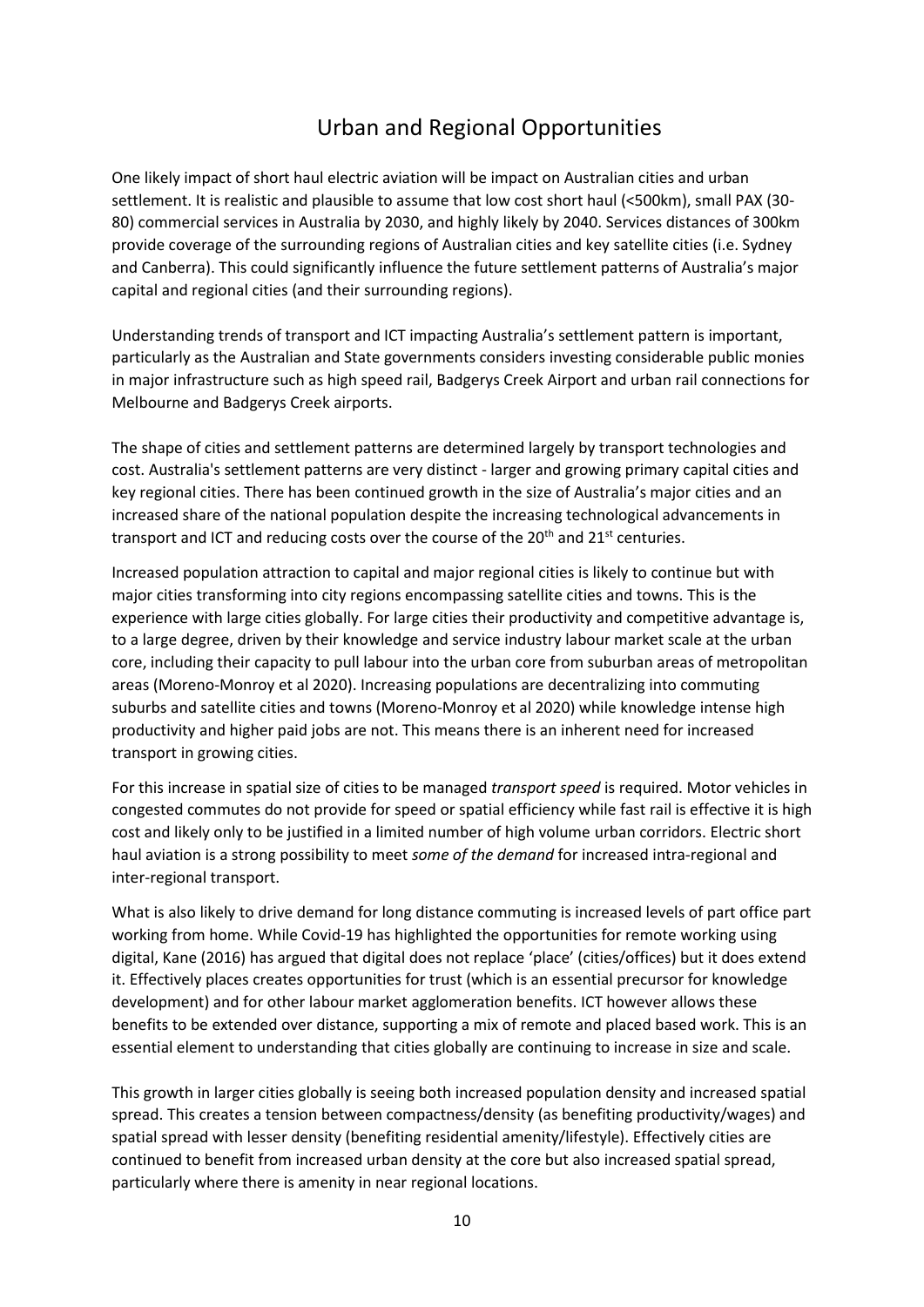Impact of low cost short haul (<300km), small PAX (30-80) commercial services by 2030 would likely encourage longer commuting and digital remote working enabling people to do 2/5 or 3/5 days while choosing where they want to live within reasonable distance of major cities. The opportunity cost savings with electric short haul aviation could also be significant in that it is also relatively low cost (in that there is little additional infrastructure required) compared to long distance rail lines servicing high speed services. Where high speed rail is justified electric short haul aircraft nodal links could provide an extended high speed rail catchment area.

Reduced noise from electric aircraft (Ansell& Haran 2020) and air pollution could possibly see curfews removed and complaints about extended use of both smaller urban and major city airports reduced. Noise and air pollution reductions will enable greater flight numbers/hours of operation for major *AND* smaller urban and regional airports. The additional competition is likely to benefit aviation cost reductions. These localised environmental benefits in addition to greater demand for short haul flights could also see greater demand for other second and third tier urban airports.

Regional and secondary/tertiary urban airport will also likely benefit with increased hub and spoke airports providing for short haul connecting flights. Hub and spoke movements are also likely to increase in the urban context with e-VTOLs services potentially connecting city and urban airports to city centres, key suburban and regional rail stations, and suburban shopping centre transport hubs. While e-VTOLs may be difficult to justify over residential areas at low altitudes due to safety and noise from low level flying following urban rail and road corridors to key stations and suburban shopping centres (with localised land transport facilities and services) is plausible.

For regional areas the advent of more affordable aviation services could be profound, both in terms of intra-regional and inter regional services. Electric aviation intra-regional services for regional and remote Australian communities operating into regional hub airports with multiple major city services could reduce costs while increasing the accessibility and connectivity.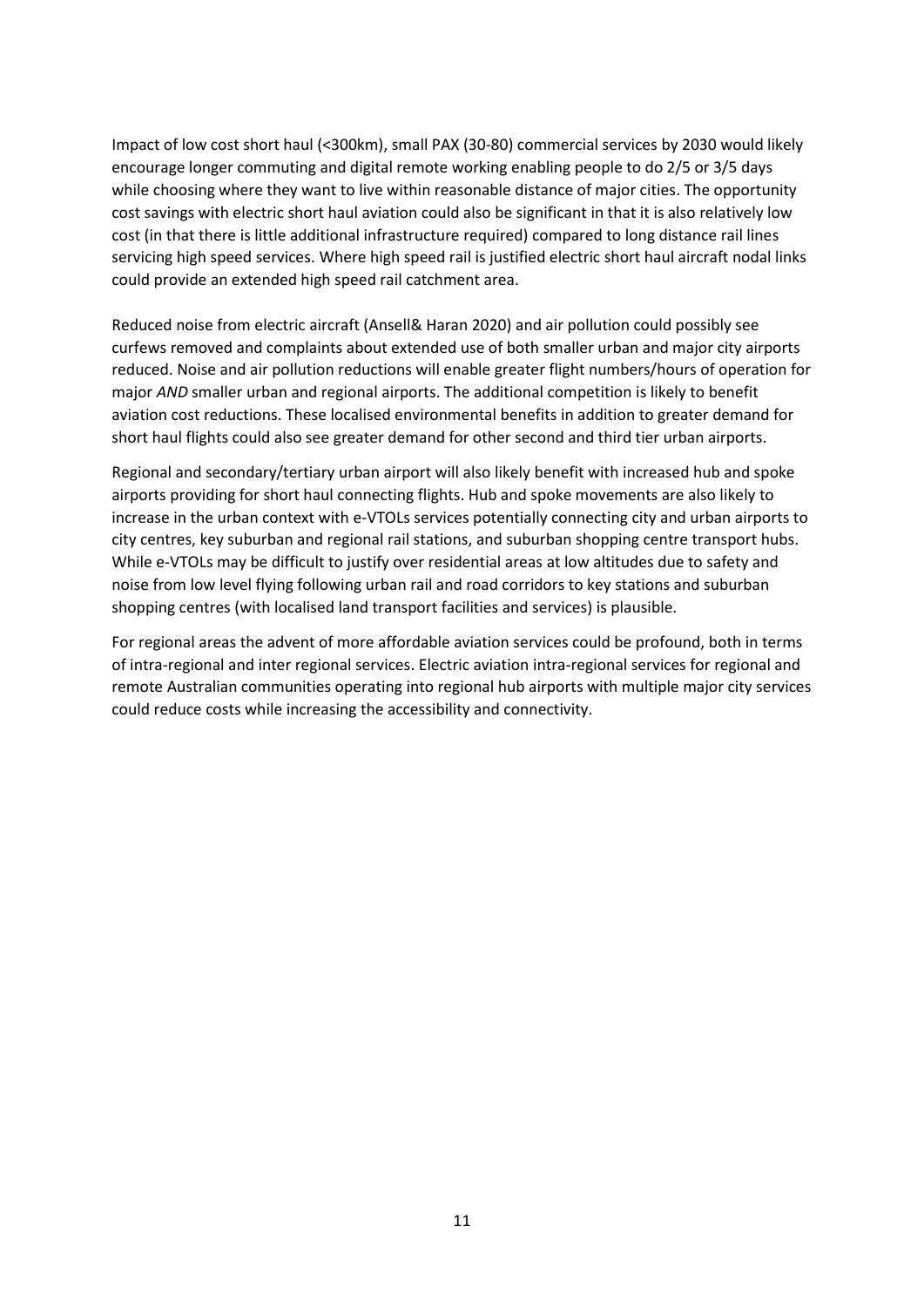#### Recommended Actions

Actions recommended:

- 1. Widening the scope of the emerging aviation review to consider out to the 2040 technology horizon with specific consideration of potential fundamental technological innovations that will impact on short haul small PAX aviation within the next 10 years (2030).
- 2. An extended emerging aviation review should include:
	- a. Research to understand the potential impacts on transport infrastructure and urban settlement patterns with the development of commercial short haul, small PAX aviation service
	- b. Research to understand the potential impacts on industries such as tourism
- 3. Development of a national emerging aviation industry development strategy starting with a national review and audit of R&D and industry capability.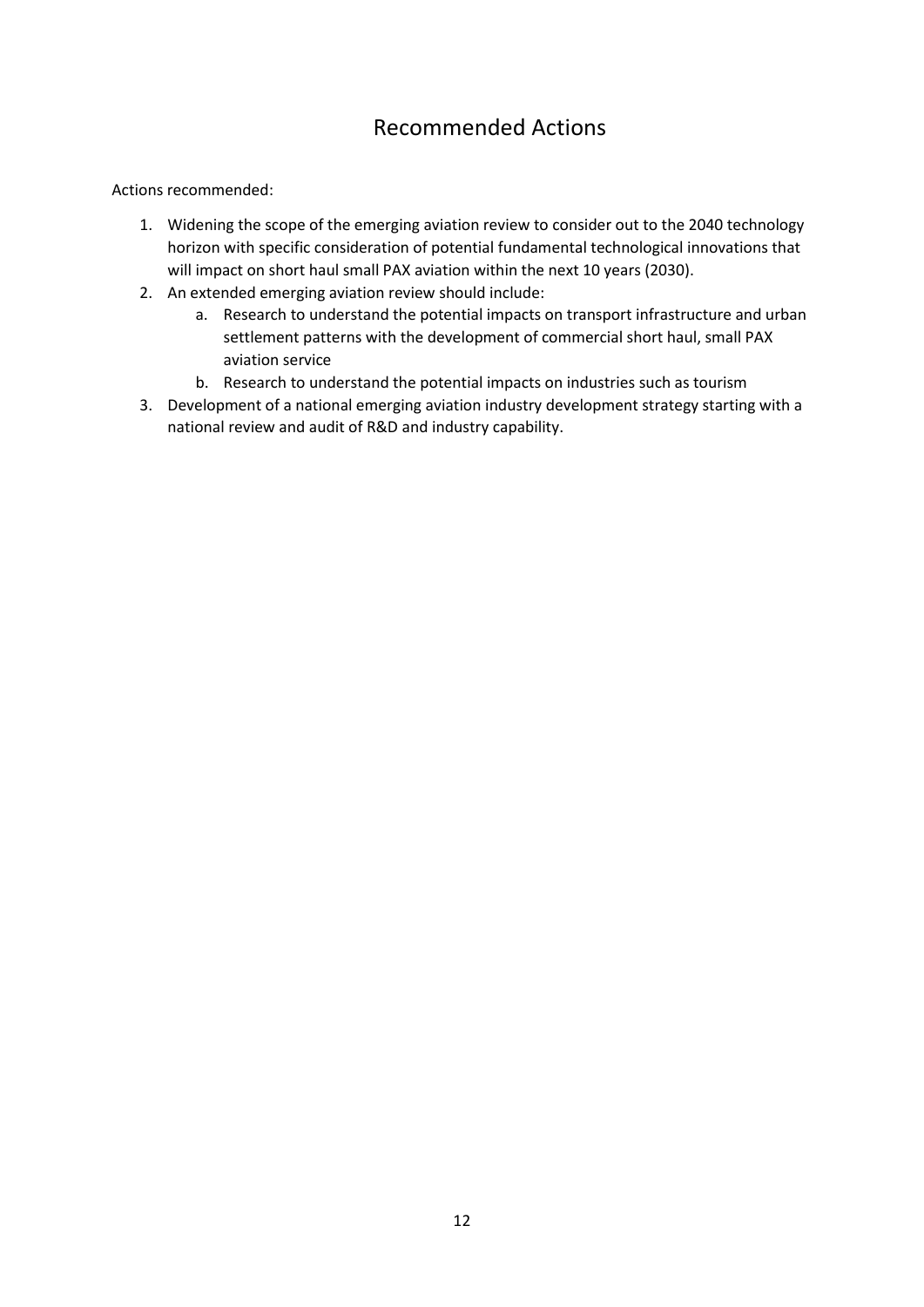### Biography

#### Dr Michael Kane

Curtin University Sustainability Program

Dr Michael Kane is a Research Associate at Curtin University Sustainability Program. Michael's research areas are future transport, city and regional planning, and knowledge economy. Michael's PhD thesis was on future cities, knowledge economy and urban transport planning. Michael works for the Queensland Government in innovation and economic development. Before this he was an adviser for the Minister for Planning and Infrastructure in Western Australia on land development, transport and strategic planning.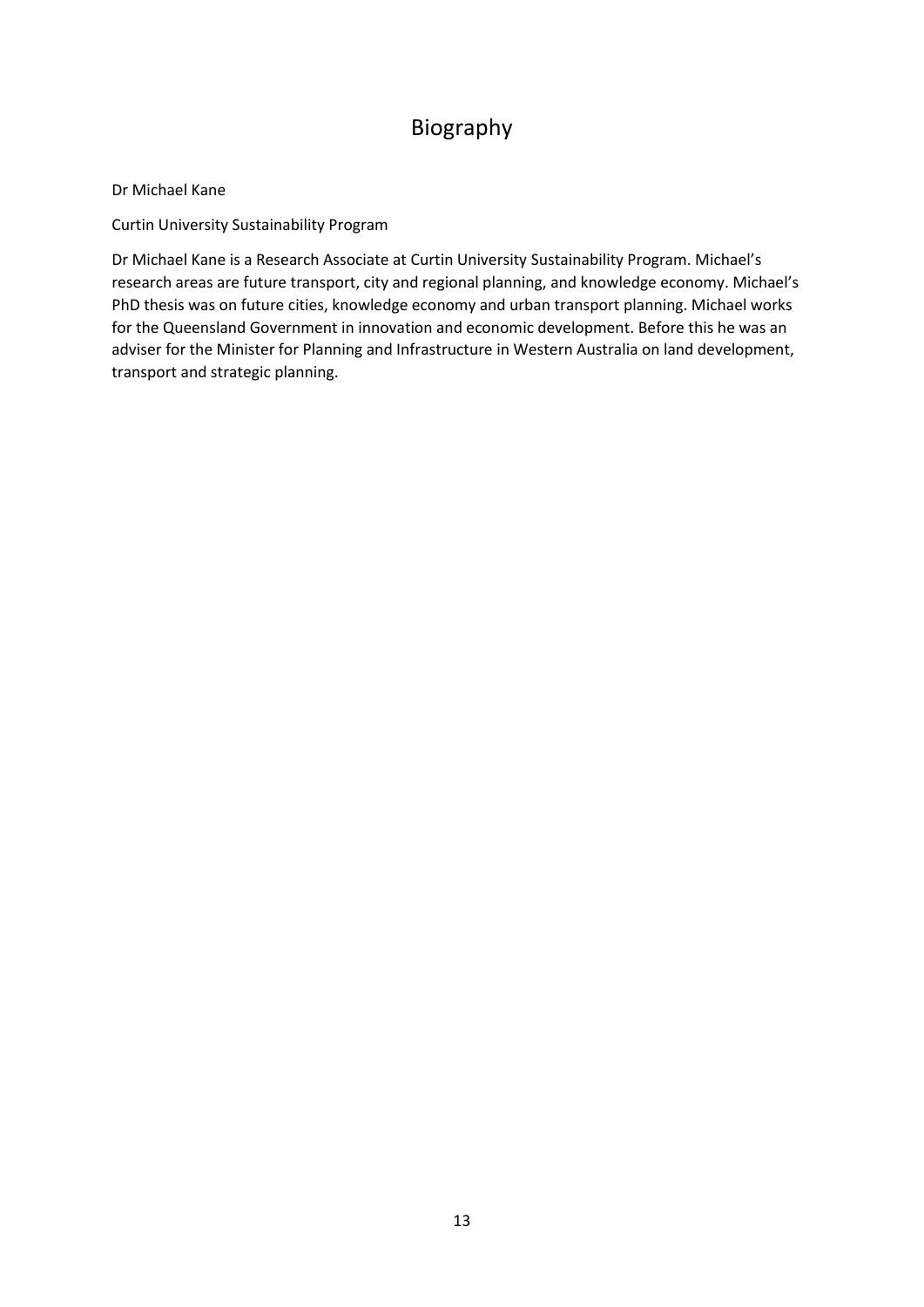#### References

Ansell, P. J. and Haran, K. S. (2020) Electrified Airplanes: A Path to Zero-Emission Air Travel, in *IEEE Electrification Magazine*, vol. 8, no. 2, pp. 18-26, June 2020, doi:10.1109/MELE.2020.2985482

Barzkar, A. & Ghassemi, M (2020) Electric Power Systems in More and All Electric Aircraft: A Review, IEEE Access, Vol 8, 2020

Bloch, C. Newcomb, J. Shiledar, S. & Tyson, M. (2019) Breakthrough Batteries: Power the Era of Clean Electrification, Rocky Mountain Institute, [https://rmi.org/wp](https://rmi.org/wp-content/uploads/2019/10/rmi_breakthrough_batteries.pdf)[content/uploads/2019/10/rmi\\_breakthrough\\_batteries.pdf](https://rmi.org/wp-content/uploads/2019/10/rmi_breakthrough_batteries.pdf)

Borgheri, M & Ghassemi, M (2020) Investigation of Low-Pressure Condition Impact on Partial Discharge in Micro-Voids using Finite-Element Analysis, IEEE, [https://www.researchgate.net/profile/Mona\\_Ghassemi/publication/344123739\\_Investigati](https://www.researchgate.net/profile/Mona_Ghassemi/publication/344123739_Investigation_of_Low-Pressure_Condition_Impact_on_Partial_Discharge_in_Micro-Voids_using_Finite-Element_Analysis/links/5f5352b592851c250b928fc0/Investigation-of-Low-Pressure-Condition-Impact-on-Partial-Discharge-in-Micro-Voids-using-Finite-Element-Analysis.pdf) on of Low-Pressure Condition Impact on Partial Discharge in Micro-Voids using Finite-[Element\\_Analysis/links/5f5352b592851c250b928fc0/Investigation-of-Low-Pressure-](https://www.researchgate.net/profile/Mona_Ghassemi/publication/344123739_Investigation_of_Low-Pressure_Condition_Impact_on_Partial_Discharge_in_Micro-Voids_using_Finite-Element_Analysis/links/5f5352b592851c250b928fc0/Investigation-of-Low-Pressure-Condition-Impact-on-Partial-Discharge-in-Micro-Voids-using-Finite-Element-Analysis.pdf)[Condition-Impact-on-Partial-Discharge-in-Micro-Voids-using-Finite-Element-Analysis.pdf](https://www.researchgate.net/profile/Mona_Ghassemi/publication/344123739_Investigation_of_Low-Pressure_Condition_Impact_on_Partial_Discharge_in_Micro-Voids_using_Finite-Element_Analysis/links/5f5352b592851c250b928fc0/Investigation-of-Low-Pressure-Condition-Impact-on-Partial-Discharge-in-Micro-Voids-using-Finite-Element-Analysis.pdf)

Cano Z.P. Banham, D, Ye, S. Hintennach, A. Lu, J. Fowler, M and Chen, Z. (2018) Batteries and fuel cells for emerging electric vehicle markets, Nature Energy | VOL 3 | APRIL 2018 | 279–289

Dündar, Ö. Bilici M. and Ünler, T. (2020) Design and performance analyses of a fixed wing battery VTOL UAV, Engineering Science and Technology, an International Journal, <https://doi.org/10.1016/j.jestch.2020.02.002>

Kane, M (2016) Linking the knowledge economy, urban intensity and transport in postindustrial cities with a case study of Perth, Western Australia, PhD thesis Curtin University, September 2016.

Moreno-Monroy, A. Schiavina, M. & Veneri, P. (2020) "Metropolitan areas in the world. Delineation and population trends", Journal of Urban Economics, [http://dx.doi.org/10.1016/j.jue.2020.103242.](http://dx.doi.org/10.1016/j.jue.2020.103242)

Sahoo, S. Zhao, X. Kyprianidis, K. A (2020) Review of Concepts, Benefits, and Challenges for Future Electrical Propulsion-Based Aircraft. Aerospace 2020, 7, 44. <https://www.mdpi.com/2226-4310/7/4/44>

Stahl, P. Seren, T. Roessler, C. Hornung M. (2018) Development and Performance Comparison of Optimized Electric Fixed-Wing VTOL UAV Configurations, November 2018, Conference: 31st Congress of the International Council of the Aeronautical Sciences, Belo Horizonte, Brazil.